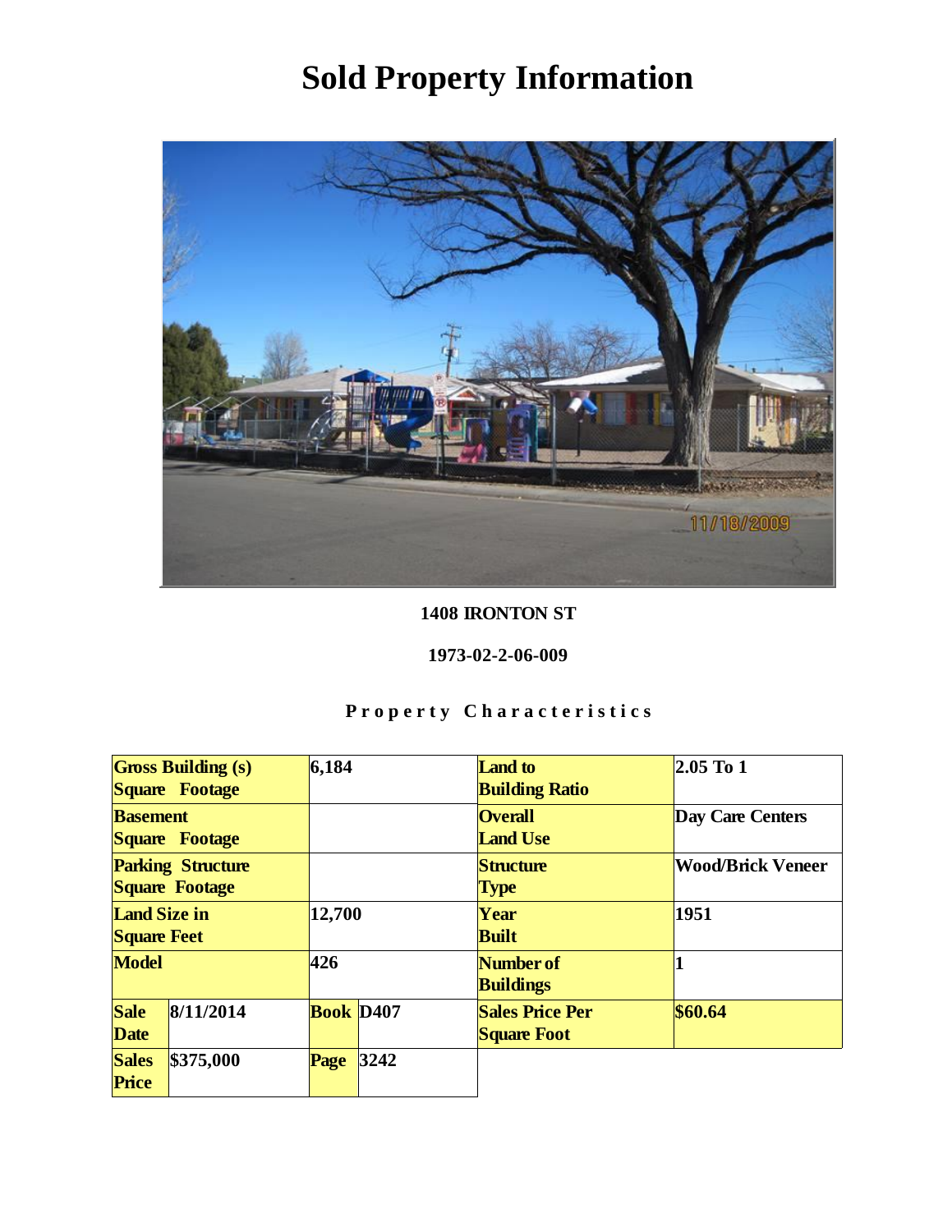

1641 S PARKER RD

1973-21-4-22-003

| <b>Gross Building (s)</b><br>Square Footage |           | 2,045            |      | <b>Land</b> to<br><b>Building Ratio</b>      | 10.23 To 1              |
|---------------------------------------------|-----------|------------------|------|----------------------------------------------|-------------------------|
| <b>Basement</b><br>Square Footage           |           | 1,984            |      | <b>Overall</b><br><b>Land Use</b>            | Day Care Centers        |
| <b>Parking Structure</b><br>Square Footage  |           |                  |      | Structure<br>Type                            | <b>Concrete Masonry</b> |
| Land Size in<br><b>Square Feet</b>          |           | 20,911           |      | Year<br><b>Built</b>                         | 1972                    |
| Model                                       |           | 426              |      | Number of<br><b>Buildings</b>                |                         |
| Sale<br>Date                                | 5/26/2016 | <b>Book</b> D605 |      | <b>Sales Price Per</b><br><b>Square Foot</b> | \$180.93                |
| <b>Sales</b><br>Price                       | \$370,000 | Page             | 5551 |                                              |                         |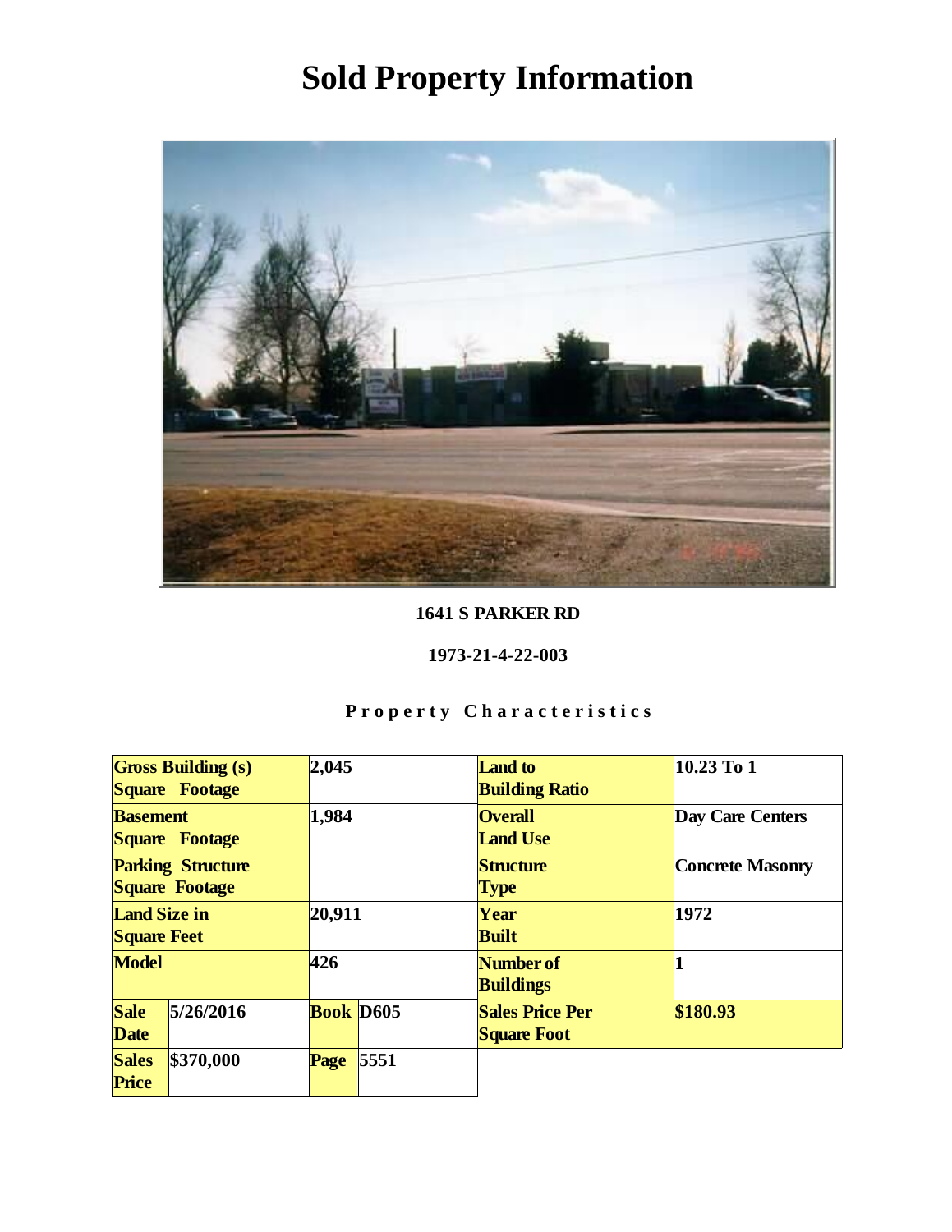

15151 E WESLEY AVE

1975-30-4-25-002

| Gross Building (s)<br>Square Footage       |           | 6,792            |      | <b>Land</b> to<br><b>Building Ratio</b>      | $2.90$ To 1             |
|--------------------------------------------|-----------|------------------|------|----------------------------------------------|-------------------------|
| <b>Basement</b><br>Square Footage          |           |                  |      | <b>Overall</b><br><b>Land Use</b>            | Day Care Centers        |
| <b>Parking Structure</b><br>Square Footage |           |                  |      | Structure<br>Type                            | <b>Concrete Masonry</b> |
| Land Size in<br><b>Square Feet</b>         |           | 19,680           |      | Year<br><b>Built</b>                         | 1980                    |
| Model                                      |           | 426              |      | Number of<br><b>Buildings</b>                |                         |
| Sale<br>Date                               | 5/19/2016 | <b>Book</b> D605 |      | <b>Sales Price Per</b><br><b>Square Foot</b> | \$93.77                 |
| <b>Sales</b><br>Price                      | \$636,875 | Page             | 2071 |                                              |                         |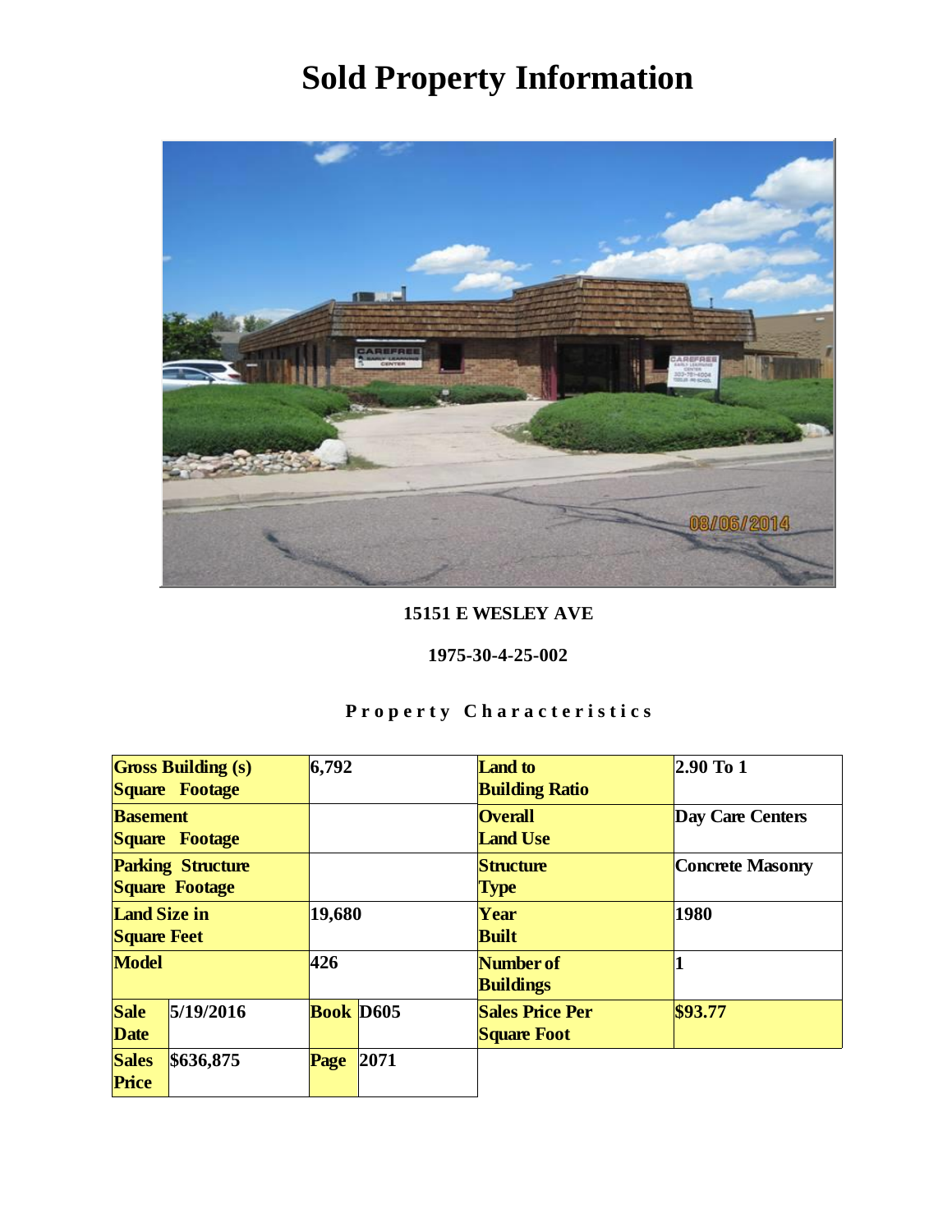

#### 4620 S YOSEMITE ST

#### 2075-10-2-01-049

| <b>Gross Building (s)</b><br>Square Footage |             | 10,954    |      | <b>Land</b> to<br><b>Building Ratio</b>      | $3.98$ To 1             |
|---------------------------------------------|-------------|-----------|------|----------------------------------------------|-------------------------|
| <b>Basement</b><br>Square Footage           |             |           |      | <b>Overall</b><br><b>Land Use</b>            | Day Care Centers        |
| <b>Parking Structure</b><br>Square Footage  |             |           |      | Structure<br><b>Type</b>                     | <b>Concrete Masonry</b> |
| Land Size in<br><b>Square Feet</b>          |             | 43,590    |      | Year<br><b>Built</b>                         | 1978                    |
| Model                                       |             | 426       |      | Number of<br><b>Buildings</b>                |                         |
| Sale<br>Date                                | 11/25/2015  | Book D513 |      | <b>Sales Price Per</b><br><b>Square Foot</b> | \$222.29                |
| <b>Sales</b><br>Price                       | \$2,435,000 | Page      | 6221 |                                              |                         |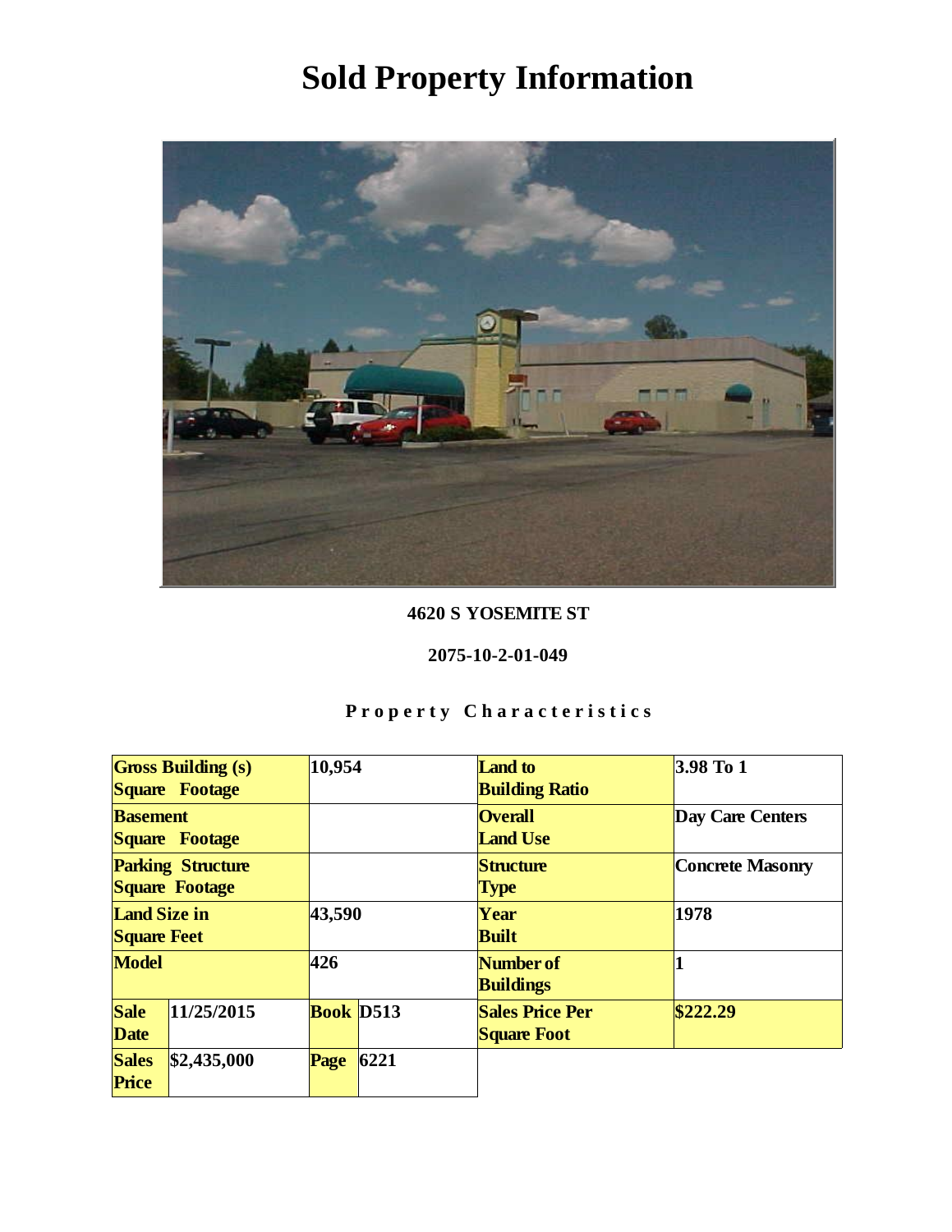

6960 S HOLLY CIR

2075-29-2-26-004

| <b>Gross Building (s)</b><br>Square Footage |             | 9,276            |      | <b>Land</b> to<br><b>Building Ratio</b>      | 3.70 To 1                |
|---------------------------------------------|-------------|------------------|------|----------------------------------------------|--------------------------|
| <b>Basement</b><br>Square Footage           |             |                  |      | <b>Overall</b><br><b>Land Use</b>            | Day Care Centers         |
| <b>Parking Structure</b><br>Square Footage  |             |                  |      | Structure<br>Type                            | <b>Wood/Brick Veneer</b> |
| Land Size in<br><b>Square Feet</b>          |             | 34,317           |      | Year<br><b>Built</b>                         | 1986                     |
| Model                                       |             | 426              |      | Number of<br><b>Buildings</b>                |                          |
| Sale<br>Date                                | 2/27/2015   | <b>Book</b> D501 |      | <b>Sales Price Per</b><br><b>Square Foot</b> | \$156.32                 |
| <b>Sales</b><br>Price                       | \$1,450,000 | Page             | 9596 |                                              |                          |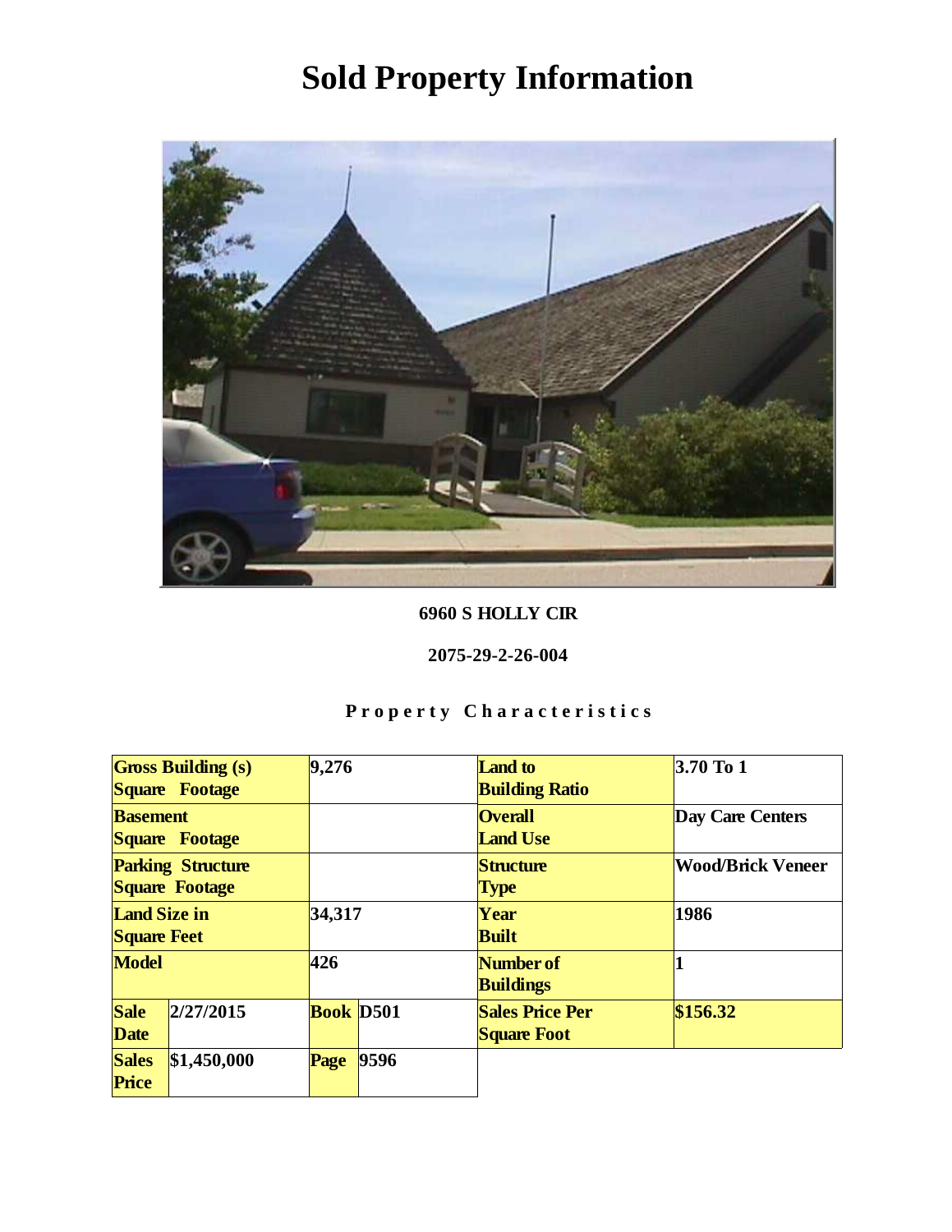

#### 5605 S CROCKER ST

#### 2077-16-3-09-021

| <b>Gross Building (s)</b><br>Square Footage |           | 2,449     |      | <b>Land</b> to<br><b>Building Ratio</b>      | $5.10$ To 1              |
|---------------------------------------------|-----------|-----------|------|----------------------------------------------|--------------------------|
| <b>Basement</b><br>Square Footage           |           | 489       |      | <b>Overall</b><br><b>Land Use</b>            | Day Care Centers         |
| <b>Parking Structure</b><br>Square Footage  |           |           |      | Structure<br>Type                            | <b>Wood/Brick Veneer</b> |
| Land Size in<br><b>Square Feet</b>          |           | 12,500    |      | Year<br><b>Built</b>                         | 1926                     |
| Model                                       |           | 426       |      | Number of<br><b>Buildings</b>                |                          |
| Sale<br>Date                                | 12/9/2015 | Book D514 |      | <b>Sales Price Per</b><br><b>Square Foot</b> | \$183.75                 |
| <b>Sales</b><br>Price                       | \$450,000 | Page      | 1169 |                                              |                          |